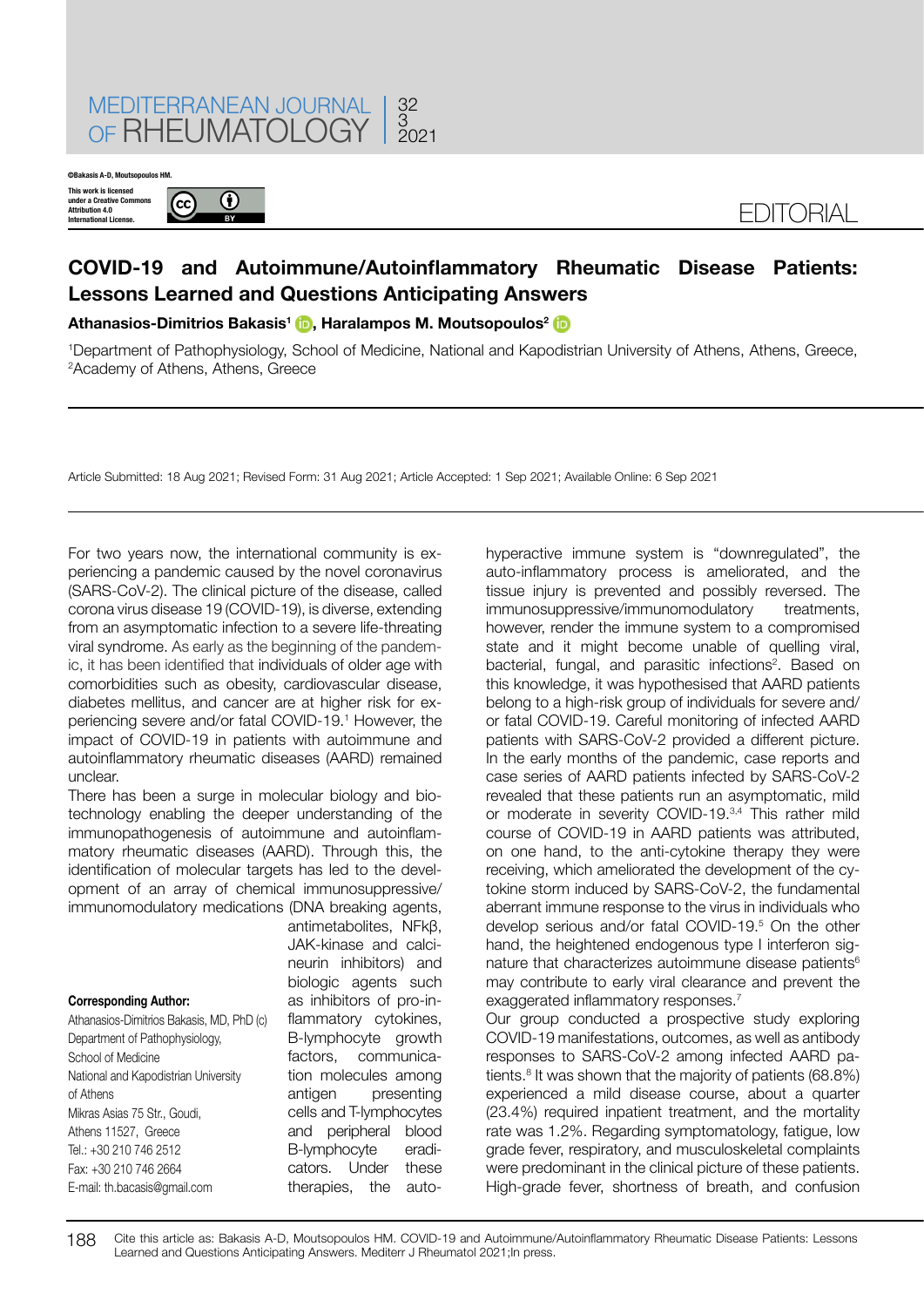were significantly more common among patients requiring hospitalisation compared to the non-hospitalised. Anosmia occurred more frequently in patients recovering at home compared to infected patients requiring hospitalisation. Patients experiencing a more severe disease course were older, had past medical history of lung interstitial pathology in the context of their AARD, and were on therapeutic schemes based on corticosteroids, mycophenolate mofetil, and rituximab. Similar were the findings when the need for hospitalisation was evaluated. AARD flares were an infrequent phenomenon and anti-SARS-CoV-2 antibodies were detectable in 3 out of 4 patients being tested. After the publication of our study, we observed 11 additional AARD patients with COVID-19 from our centers and their clinical course was like the one observed in the published study.

Taking into consideration other studies from around the world with larger number of patients (**Table 1**), it appears that COVID-19 runs a mild-to-moderate in severity disease form in most AARD patients. Predisposing factors for severe disease, hospitalisation, and COVID-19 related death of AARD patients were similar to the ones described in our work.<sup>8-12</sup> Furthermore, the same therapeutic agents which were described in our study led AARD patients with COVID-19 to severe outcome and death. Mortality of AARD patients from COVID-19 was also found to be comparable to the one in the general population<sup>13</sup>. It is also of interest that AARD patients diseased with COVID-19 did not experience severe exacerbations of their underlying AARD. However, COVID-19 can, in some apparently normal individuals, induce autoimmune diseases such as arthritis, antiphospholipid syndrome, autoimmune cytopenia, and Kawasaki disease.<sup>5</sup> In addition, many AARD patients do not develop antibodies against SARS-CoV-2 after recovering from COVID-19, partially explained from the treatment regimens they were on. Nevertheless, some medications utilised in the treatment of rheumatic diseases, depending on the timing of administration, may be used as therapeutic strategies against severe COVID-19.14,15 Thus, long follow up of AARD patients infected by SARS-CoV-2 is mandatory to examine if they will develop long-term COVID-19 side effects in the future.

With this virus posing novel challenges and COVID-19 turning to become endemic, vaccination against SARS-CoV-2 is of paramount importance to protect AARD patients and achieve herd immunity. The available vaccines so far, demonstrate encouraging safety and efficacy profiles and recent data support long-term durability of vaccine-induced immunity compared to natural infection in the general population.16 It is not known, however, for how long AARD patients who suffered from COVID-19 and developed humoral response (antibodies) against SARS-CoV-2 will maintain a sufficient and effective anti-viral immunity. From follow-up studies of COVID-19 infected individuals without AARD, it was shown that the antibodies remain at high levels at least for 5 months post infection.<sup>17</sup> Sequential studies of the anti-SARS-CoV-2 antibody serum levels are needed, in order to indicate when the optimum time is for AARD patients recovered from COVID-19 to get vaccinated. In the same context, it remains unclear whether AARD patients infected by SARS-CoV-2 who did not mount viral specific humoral immune response, should receive one or two vaccine doses for the development of protective immunity against the virus. Some authorities recommend evaluation of the T-Lymphocyte specific responses, in order to allow vaccination in these patients to strengthen their immune system against SARS-CoV-2. This is not a scientifically-based suggestion, since to our knowledge, there are not, so far, studies showing that COVID-19 patients who did not develop anti-SARS-CoV-2 antibodies have developed anti-viral T-cell immune response. Thus, prioritisation of vaccination should be recommended to this patient group. In addition, it is not known if mixing of mRNA and adenovirus-based vaccines is more effective in this patient population as is in normal people,18 as well as if vaccination will be a "one and done" situation, or a booster dose will be needed, given the alarming spreading of new variants.

From a clinical standpoint, it was likely that the myriad of rheumatic diseases and immunosuppressive/immunomodulatory medications might alter COVID-19 vaccine immunogenicity. Firstly, studies have substantiated that treatment with methotrexate, mycophenolate mofetil or rituximab may diminish antibody responses to COVID-19 vaccines.19 Secondly, until robust data are generated regarding optimal management of disease-modifying antirheumatic drugs during the vaccination period, we should probably take into consideration precautions similar to that taken with the influenza, pneumococcal, hepatitis, and tetanus vaccines.<sup>20</sup> Interesting questions arising are whether AARD patients are ultimately benefited from modifications in therapy, taking into consideration the risk for a disease flare, or which parameter should guide the vaccination of AARD patients recently treated with anti-CD20. Is a 6- to 8-month period between the last anti-CD20 administration and vaccination adequate for patients to mount a specific antiviral immunity, or should it be suggested to these patients to get vaccinated when the serum immunoglobulin levels return to normal values? There has been much achieved since the pandemic was declared regarding AARD patients and COVID-19; however, many issues remain to be answered. As Mark Twain once said: *"It ain't what you don't know that gets you into trouble. It's what you know for sure that just ain't so."* Additional well-planned and rigorous research in a cohesive and collaborative manner will improve our knowledge and will provide evidence-based answers.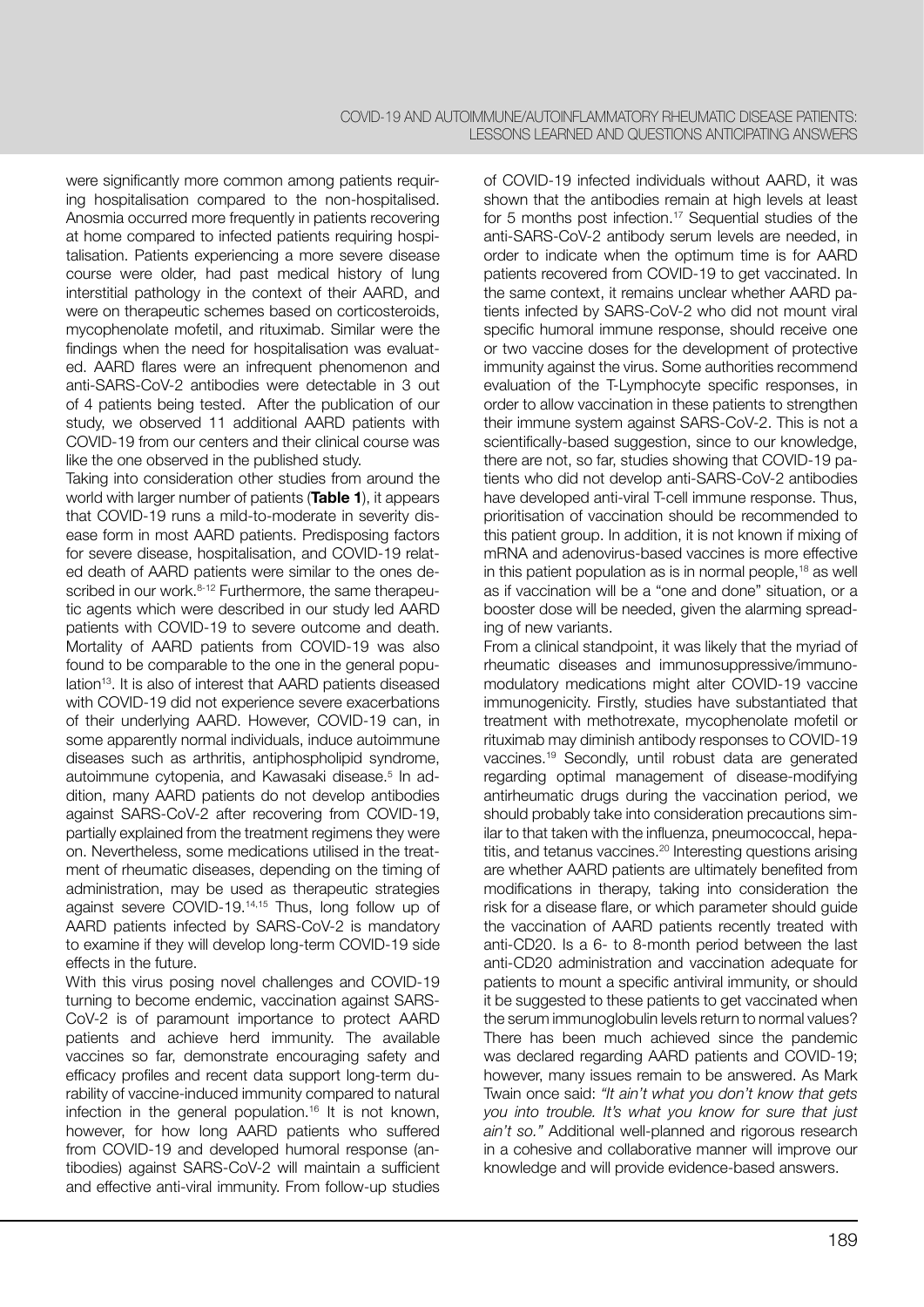**Table 1.** Summary of select published studies assessing COVID-19 course in autoimmune and autoinflammatory rheumatic diseases.

| Reference                        | <b>Objectives</b>                                                                                                                                                                 | <b>Patient Population</b> | <b>Outcomes-Conclusions</b>                                                                                                                                                                                                                                                                                                                                                                                                       |
|----------------------------------|-----------------------------------------------------------------------------------------------------------------------------------------------------------------------------------|---------------------------|-----------------------------------------------------------------------------------------------------------------------------------------------------------------------------------------------------------------------------------------------------------------------------------------------------------------------------------------------------------------------------------------------------------------------------------|
| COVID-19                         |                                                                                                                                                                                   |                           |                                                                                                                                                                                                                                                                                                                                                                                                                                   |
| Strangfeld<br>et al.             | Factors associated with<br>COVID-19 related death                                                                                                                                 | 3729                      | 1) Known general factors (older age, male sex,<br>and specific comorbidities)<br>2) Disease-specific factors (disease activity<br>and rituximab, sulfasalazine, azathioprine,<br>cyclophosphamide, ciclosporin, mycophenolate<br>or tacrolimus and not receiving any anti-<br>rheumatic drug),                                                                                                                                    |
| Gianfransesco<br>et al.          | Demographic and clinical<br>factors associated with<br>COVID-19 hospitalisation                                                                                                   | 600                       | 1) Prednisone dose ≥10 mg/day was<br>associated with higher odds of hospitalisation<br>2) Conventional disease-modifying<br>antirheumatic drug<br>alone or in combination with biologics,<br>Janus kinase inhibitors and antimalarials<br>were not associated with hospitalization<br>3) Tumour necrosis factor inhibitor use<br>was associated with a reduced odds of<br>hospitalisation                                         |
| French RMD<br>COVID-19<br>cohort | Epidemiological<br>characteristics associated<br>with severe disease and<br>death.<br>Mortality in hospitalised<br>patients for COVID-19 with<br>and without rheumatic<br>disease | 694                       | 1) 63% developed mild (not hospitalised), 24%<br>moderate (hospitalised out of the ICU) and<br>13% severe (ICU/deceased) COVID-19<br>2) Older age, female gender, high body mass<br>index, hypertension and use of corticosteroids,<br>mycophenolate mofetil or rituximab were<br>associated with severe infection<br>3) Mortality rate was 8%<br>4) When compared with matched controls, the<br>odds ratio of mortality was 1.45 |
| Marques<br>et al.                | Risk factors associated with<br>unfavourable outcomes                                                                                                                             | 334                       | 1) 33.0% were hospitalised, 15.0% were<br>admitted to the<br>ICU and 10.5% underwent mechanical<br>ventilation; 8.4% died<br>2) Age above 50 years old and<br>immunosuppression with glucocorticoids<br>and cyclophosphamide were associated with<br>unfavourable outcomes of COVID-19                                                                                                                                            |

## **CONFLICT OF INTEREST**

The authors declare no conflict of interest.

## **REFERENCES**

- 1. Zhou F, Yu T, Du R, Fan G, Liu Y, Liu Z, et al. Clinical course and risk factors for mortality of adult inpatients with COVID-19 in Wuhan, China: a retrospective cohort study. Lancet 2020;395(10229):1054- 62.
- 2. Greenberg SB. Infections in the immunocompromised rheumatologic patient. Crit Care Clin 2002;18(4):931-56.
- 3. Moutsopoulos HM. Anti-inflammatory therapy may ameliorate the clinical picture of COVID-19. Ann Rheum Dis 2020;79(9):1253-4.
- 4. Mihai C, Dobrota R, Schröder M, Garaiman A, Jordan S, Becker MO, et al. COVID-19 in a patient with systemic sclerosis treated
- with tocilizumab for SSc-ILD. Ann Rheum Dis 2020;79(5):668-9. 5. Rodríguez Y, Novelli L, Rojas M, De Santis M, Acosta-Ampudia Y, Monsalve DM, et al. Autoinflammatory and autoimmune conditions at the crossroad of COVID-19. J Autoimmun 2020;114:102506.
- 6. Hooks JJ, Moutsopoulos HM, Geis SA, Stahl NI, Decker JL, Notkins AL. Immune interferon in the circulation of patients with autoimmune disease. N Engl J Med 1979;301(1):5-8.
- 7. Galani IE, Rovina N, Lampropoulou V, Triantafyllia V, Manioudaki M, Pavlos E, et al. Untuned antiviral immunity in COVID-19 revealed by temporal type I/III interferon patterns and flu comparison. Nat Immunol 2021;22(1):32-40.
- 8. Bakasis AD, Mavragani CP, Boki KA, Tzioufas AG, Vlachoyiannopoulos PG, Stergiou IE, et al. COVID-19 infection among autoimmune rheumatic disease patients: Data from an observational study and literature review. J Autoimmun 2021;123:102687.